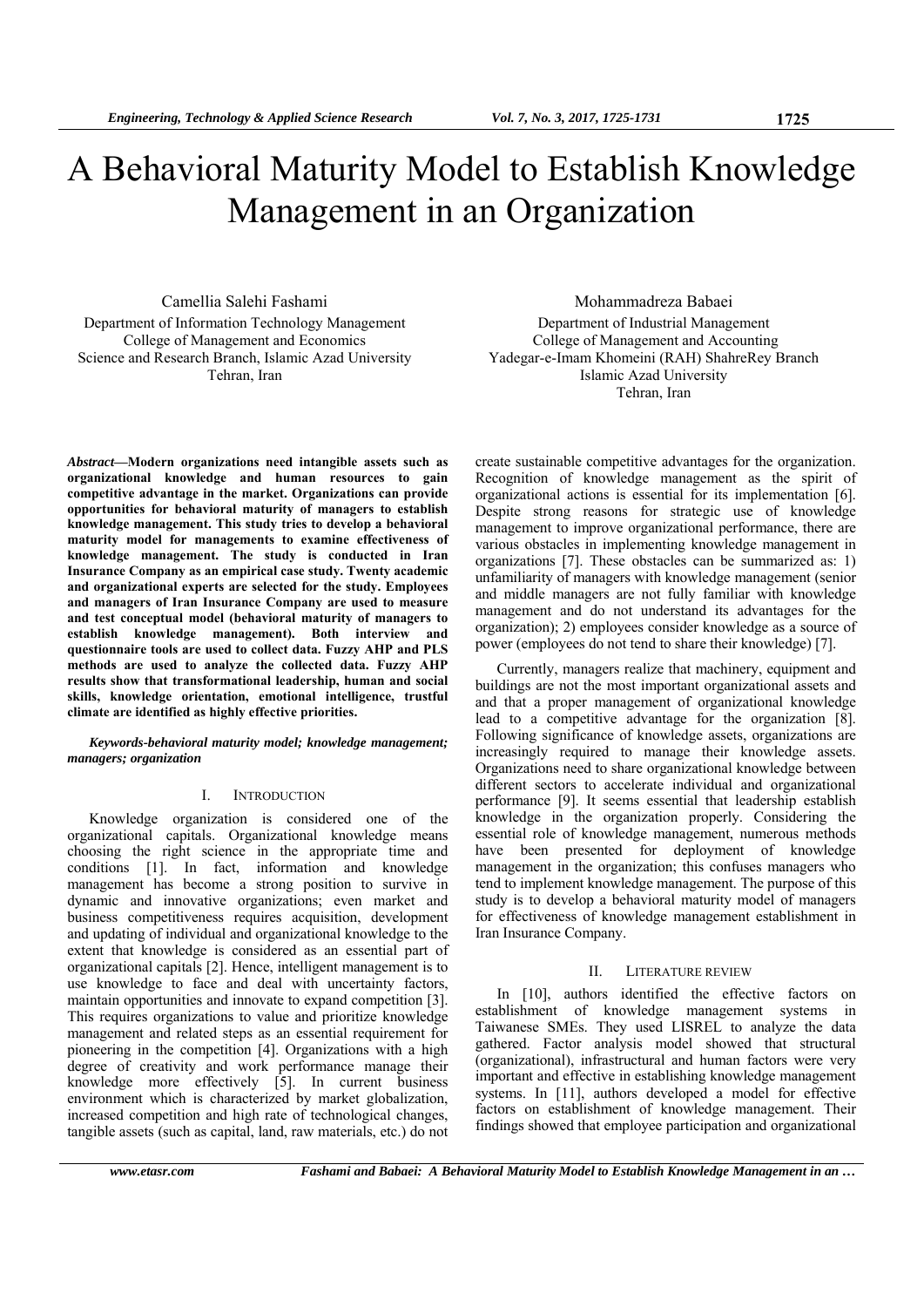factors including culture had the highest effect on successful establishment of knowledge management. In [12], authors experimentally evaluated knowledge sharing, knowledge leakage and innovative performance. Their results indicated that knowledge sharing positively influenced innovative performance; however, high rate of knowledge leakage negatively moderated the relationship between knowledge sharing and innovative performance. In [13], authors examined the role of knowledge-based leadership on actions of knowledge management and innovation. They found that actions of knowledge management mediated the relationship between knowledge-based leadership and innovative performance. Moreover, they found that actions of knowledge management were effective on innovative performance. In [14], authors addressed the barriers and solutions of knowledge management establishment in Iranian public organizations. They noted that intellectual assets and knowledge are as important as other physical and financial assets. They considered human, technological and structural barriers as important barriers to establishment of knowledge management. Moreover, their solutions included the increased leadership support, promoted learning and restructure of organizations. In [15], authors studied the infrastructures required for establishing knowledge management in universities. As they noted, knowledge management was considered as a strategic need of education and higher education institutions in the third millennium. In [16] the effect of knowledge management establishment on organizational excellence was determined. It was noted that proper knowledge management leads to competitive advantage and ultimately organizational excellence. The study was conducted in Payam Nour University of West Azarbaijan using descriptive-survey approach. Considering the great responsibility of Payam Nour University, it has established knowledge management in the organizational structure through a knowledge network including top and middle management, executives and employees. Collaboration, learning culture and knowledge sharing has improved capabilities of employees; it is suggested to repeat this study in other organizations. In [17], authors concluded that knowledge management directly influenced organizational innovation in manufacturing firms. In [18], authors analyzed the effect knowledge management project and EFQM for improving the key results of the business. In [19], authors defined a model to properly evaluate knowledge management value.

#### III. RESEARCH METHODOLOGY

The participants in this study included 20 experts in knowledge management establishment and organizational behavior as well as 800 employees of Iran Insurance Company. Twenty experts were used to identify effective factors on the role of behavioral maturity model in establishing knowledge management in the Iran Insurance Company. A series of criteria were determined for inclusion of experts; these criteria included practical and working experience, major and important positions in the company, enough experience in establishing knowledge management, and at least a bachelor's degree. Based on Cochran's formula, at least 260 questionnaires should be handed out, however, in an effort to

increase the validity of the study, a total of 280 questionnaires were distributed.

#### *A. Fuzzy Analytic Hierarchy Process (AHP)*

Triangular fuzzy numbers are used to avoid ambiguity caused by uncertainty in decision-making. Table I shows pairwise comparisons in AHP. A triangular fuzzy number denoted by  $\tilde{A}=(l,m,u)$  has the following membership function. Figure 1 shows the membership function selected for fuzzy numbers. Two indexes are used for triangular fuzzy numbers: confidence and optimism. Confidence index (α) indicates confidence of the decision maker in his prioritization and judgement. By defining α, triangular fuzzy number is defined as follows:

$$
\mu_F(x) = \begin{cases} 0, & x < 1 \\ x - 1/m - 1, & 1 \le x \le m \\ u - x/u - m, & m \le x \le u \\ 0, & x > u \end{cases}
$$
 (1)

$$
\forall_\alpha\in[0,1]\ M_\alpha=[l^\alpha,u^\alpha]=[(m-1)\alpha+1,-(u-m)\alpha+u]\qquad(2)
$$

Optimism index  $(\mu)$  can be used to estimate success rate. Optimism index as shown in the formula (3) is a linear convex combination.

$$
a_{ij}^{-\alpha} = \mu a_{iju}^{\alpha} + (1 - \mu) a_{iju}^{\alpha}, \ \ \forall_{\mu} \in [0,1]
$$
 (3)

Accordingly, the following matrix can be formed from pairwise comparisons.

$$
\tilde{A} = \begin{bmatrix}\n1 & \tilde{a}_{12}^{\alpha} & \cdots & \tilde{a}_{1n}^{\alpha} \\
\tilde{a}_{21}^{\alpha} & 1 & \cdots & \tilde{a}_{2n}^{\alpha} \\
\vdots & \vdots & \vdots & \vdots & \vdots \\
\tilde{a}_{n1}^{\alpha} & \tilde{a}_{n2}^{\alpha} & \cdots & 1\n\end{bmatrix}
$$
\n(4)

By completing pairwise comparisons, weight vector of indexes is calculated by using the following formula where  $\lambda_{\text{max}}$ is the largest eigenvalue of the matrix:

$$
Aw = \lambda_{\max} w \tag{5}
$$

Once all matrices of pairwise comparisons are formed, consistency rate (CR) is calculated for each matrix using the following formula:

$$
C R = \frac{C I}{R I} \tag{6}
$$

CI indicates deviation from consistency and is calculated by:

$$
CI = \frac{\lambda_{\max} - n}{n - 1} \tag{7}
$$

where, n denotes the size of pairwise comparisons matrix and RI represents random consistency index or average weights produced randomly, which can be extracted from the relevant Table 1. CR<0.01 indicates acceptable comparisons; otherwise,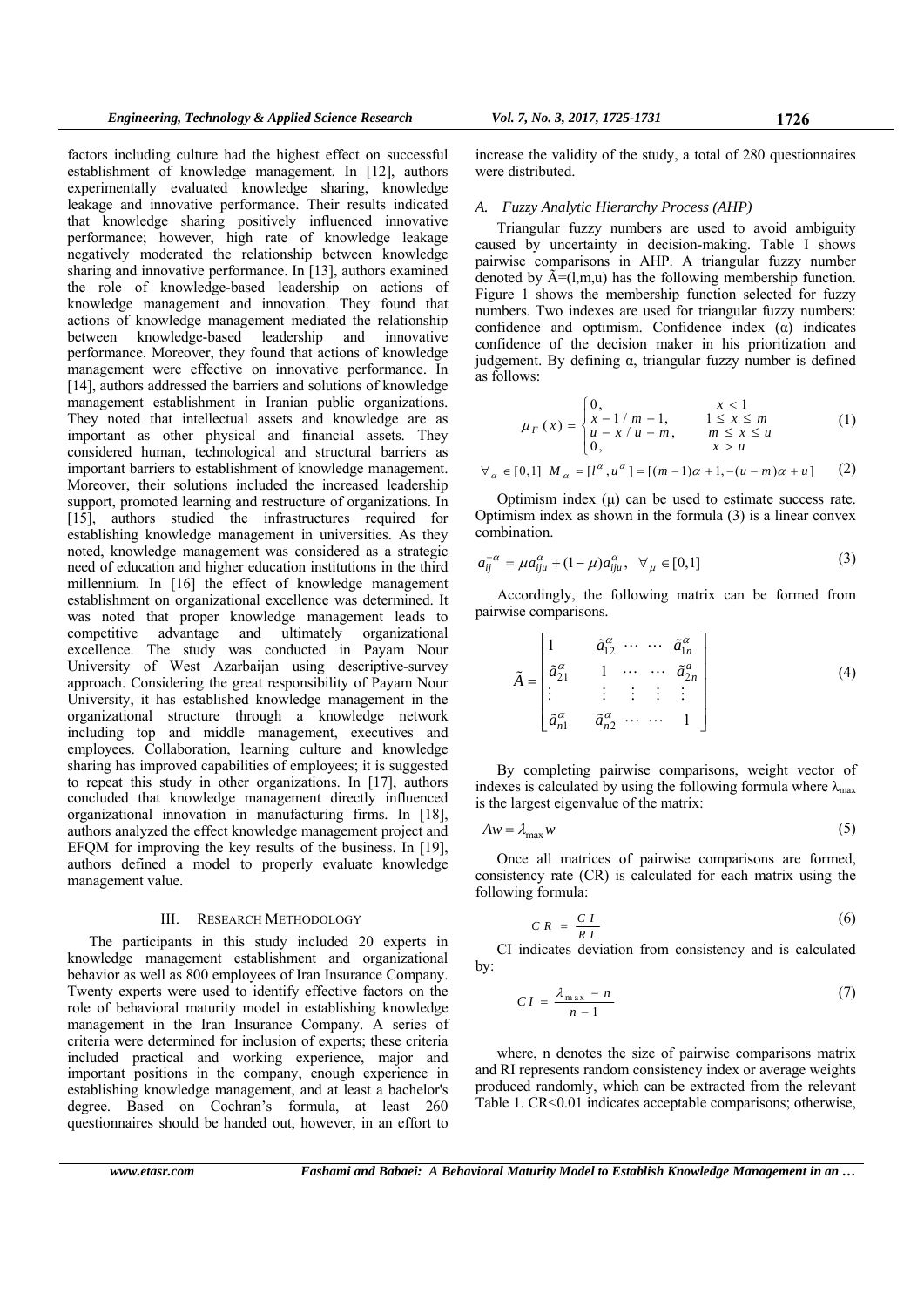comparisons should be repeated with more accurate information by more experienced people.

## IV. MEASUREMENT MODEL EVALUATION

Convergent validity and discriminant validity are used to evaluate reliability of the measurement model using confirmatory factor analysis (CFA) and average variance extracted (AVE). CFA is in fact an extension of ordinary factor analysis and an important aspect of structural equations in which certain hypotheses are tested on the structure of factor loadings. According to [20], factor loadings which are larger than 0.5 are acceptably valid. Moreover, AVE≥0.5 is acceptable. As shown in Table I, all factor loadings are at least 0.5; thus, convergent validity of data is fully confirmed. Moreover, t-values listed in the left column indicate effectiveness of this variable for its corresponding construct. Tvalues≥1.96 indicate that the variable is effective for the considered construct at 95% confidence interval; otherwise, the variable is not effective. Obviously, t-values are >1.96 for all variables, indicating their effectiveness on the corresponding construct. Therefore, convergent validity of the constructs is confirmed. Moreover, composite reliability and Cronbach's alpha obtained for all constructs indicate acceptable internal consistency of the measurement models.

# V. FINDING AND RESULTS

Following criteria were extracted for the evaluation of behavioral maturity (Table II). These criteria were confirmed by experts and professors for their effect on behavioral maturity of managers for establishment of knowledge management. The second questionnaire developed as a matrix of these variables was distributed among experts.

#### *A. Prioritization of Criteria Using Fuzzy AHP*

Since 20 experts were used in this study, there are 20 different matrixes for comparison of criteria. Fuzzy AHP initially converts these matrixes to a single matrix. Let  $\tilde{a}^{k}_{ij}$  be the element related to the k-th respondent for comparison of the criterion i with criterion j; geometric mean for corresponding elements is calculated by:

$$
\tilde{a}_{ij} = \left(\prod_{k=1}^{n} \mathbf{f}_{ij}^{k}\right)^{\frac{1}{n}}
$$
\n
$$
\tilde{a}_{ij} = (\tilde{a}_{ij}^{-1} \otimes \tilde{a}_{ij}^{-2} \otimes \dots \otimes \tilde{a}_{ij}^{-1})^{\frac{1}{10}}
$$
\n(8)

...<br>4<sub>2</sub> =((1,2,3)&(1,1,1)&(1.67,0.2,025)&(4,5,6)&(2,3,4)&(0,2,0.33,0.5)&(6,7,8)&(2,3,4)&(1,2,3)&(2,3,4)<sup>10</sup> =  $(1.23,1.73,2.26)$ 

# *B. Calculation of Fuzzy Weights for Behavioral Maturity Criteria*

Considering fuzzy AHP, information of the integrated matrix of criteria is analyzed as follows. First, geometric mean of value of the j-th criterion is determined to other criteria:

$$
\tilde{r_1}=(\tilde{a}_{11}\otimes\tilde{a}_{12}\otimes\tilde{a}_{13}\otimes\tilde{a}_{14}\otimes\tilde{a}_{15}\otimes\tilde{a}_{16}\otimes\tilde{a}_{17}\otimes\tilde{a}_{18}\otimes\tilde{a}_{19}\otimes\tilde{a}_{110}\otimes\tilde{a}_{111}\otimes\tilde{a}_{112}\otimes\tilde{a}_{113})^{\frac{1}{13}}\quad \ (9)
$$

For example, value of the first criterion is calculated as follows:

| Constructs                     | Item            | Factor  | $t-$      | <b>AVE</b> | CR    | Cronbach's |
|--------------------------------|-----------------|---------|-----------|------------|-------|------------|
|                                |                 | loading | statistic |            |       | $\alpha$   |
| Personnel<br>empowerment       | 2               | 0.862   | 26.348    |            |       |            |
|                                | $\overline{3}$  | 0.833   | 17.926    | 0.665      | 0.855 | 0.747      |
|                                | 1               | 0.749   | 13.226    |            |       |            |
| Training courses               | $\overline{4}$  | 0.905   | 40.111    |            | 0.929 | 0.885      |
| for managers                   | 6               | 0.904   | 32.683    | 0.813      |       |            |
|                                | 5               | 0.897   | 40.228    |            |       |            |
|                                | 8               | 0.869   | 22.148    |            | 0.902 | 0.838      |
| Teamwork spirit                | $\overline{7}$  | 0.876   | 31.277    | 0.754      |       |            |
|                                | 9               | 0.861   | 22.938    |            |       |            |
|                                | 10              | 0.931   | 70.387    |            | 0.902 | 0.838      |
| Decision-making                | 12              | 0.887   | 36.741    | 0.773      |       |            |
| power                          | 11              | 0.816   | 17.972    |            |       |            |
|                                | 15              | 0.929   | 64.505    |            |       | 0.892      |
| Human and<br>social skills     | 14              | 901     | 55.742    | 0.822      | 0.932 |            |
|                                | 13              | 0.884   | 31.577    |            |       |            |
|                                | 17              | 0.898   | 47.325    |            | 0.889 | 0.813      |
| Trustful climate               | 18              | 0.857   | 26.824    | 0.729      |       |            |
|                                | 16              | 0.804   | 12.578    |            |       |            |
| Professional                   | 21              | 0.871   | 13.004    |            |       |            |
| commitment and                 | 20              | 0.798   | 8.814     | 0.633      | 0.837 | 0.714      |
| responsibility                 | 19              | 0.711   | 10.524    |            |       |            |
| Knowledge                      | 22              | 0.897   | 28.144    | 0.775      | 0.912 | 0.856      |
| orientation and                | 23              | 0.879   | 29.775    |            |       |            |
| organizational<br>knowledge    | 24              | 0.867   | 28.803    |            |       |            |
|                                | 26              | 0.948   | 85.920    |            | 0.932 | 0.890      |
| Quantitative                   | $\overline{27}$ | 0.885   | 27.977    | 0.820      |       |            |
| management                     | 25              | 0.884   | 28.201    |            |       |            |
|                                | 29              | 0.898   | 25.511    |            | 0.909 | 0.851      |
| Supportive<br>behavior         | 30              | 0.872   | 22.505    | 0.770      |       |            |
|                                | 28              | 0.863   | 27.600    |            |       |            |
| Transformational<br>leadership | 31              | 0.867   | 15.689    |            | 0.893 | 0.824      |
|                                | 32              | 0.855   | 21.862    | 0.737      |       |            |
|                                | 33              | 0.854   | 25.956    |            |       |            |
| Emotional<br>Intelligence      | 34              | 0.890   | 26.452    |            | 0.895 | 0.825      |
|                                | 36              | 866     | 30.496    | 0.740      |       |            |
|                                | 35              | 0.825   | 18.827    |            |       |            |
| Motivation                     | 38              | 0.840   | 14.796    |            |       |            |
|                                | 37              | 0.760   | 7.659     | 0.571      | 0.798 | 0.814      |
|                                | 39              | 0.657   | 6.128     |            |       |            |

TABLE I. FACTOR LOADINGS OF THE OBSERVED VARIABLES

TABLE II. EFFECTIVE CRITERIA ON BEHAVIORAL MATURITY OF MANAGERS EXTRACTED FROM LITERATURE AND INTERVIEWS

| Criteria                                              | Symbol         |
|-------------------------------------------------------|----------------|
| Transformational leadership                           | C1             |
| Emotional intelligence of managers                    | C2             |
| Training courses for managers                         | C <sub>3</sub> |
| Knowledge orientation and organizational knowledge    | C4             |
| Quantitative management                               | C5             |
| Supportive behavior                                   | C <sub>6</sub> |
| Personnel empowerment                                 | C7             |
| Trustful climate                                      | C8             |
| Teamwork spirit                                       | C9             |
| human and social skills                               | C10            |
| Decision-making power                                 | C11            |
| Stimulating and motivating people in the organization | C12            |
| Professional commitment and responsibility            | C13            |

1  $(1,1,1) \otimes (1.23,1.73,2.26) \otimes (2.08,2.59,3.14) \otimes (1.23,1.66,2.08) \otimes (2.26,2.94,3.56)$  $\left\{ \begin{matrix} (1,1,1) \otimes (1.23,1.73,2.26) \otimes (2.08,2.59,3.14) \otimes (1.23,1.66,2.08) \otimes (2.26,2.94,3.56) \ \tilde{r}_1 = \end{matrix} \right. \left\{ \begin{matrix} (3,65,4.47,5.81) \otimes (2.81,3.44,4.09) (1.89,2.51,3.2) \otimes (3.23,4.37,5.37) \otimes \end{matrix} \right. \right. \left. \left. \begin{matrix} (2.272,2$  $(1.15, 1.58, 2.05) \otimes (4.44, 5.43, 6.35) \otimes (5.85, 6.69, 7.47) \otimes (3.23, 4.36, 5.4)$ *r* (10)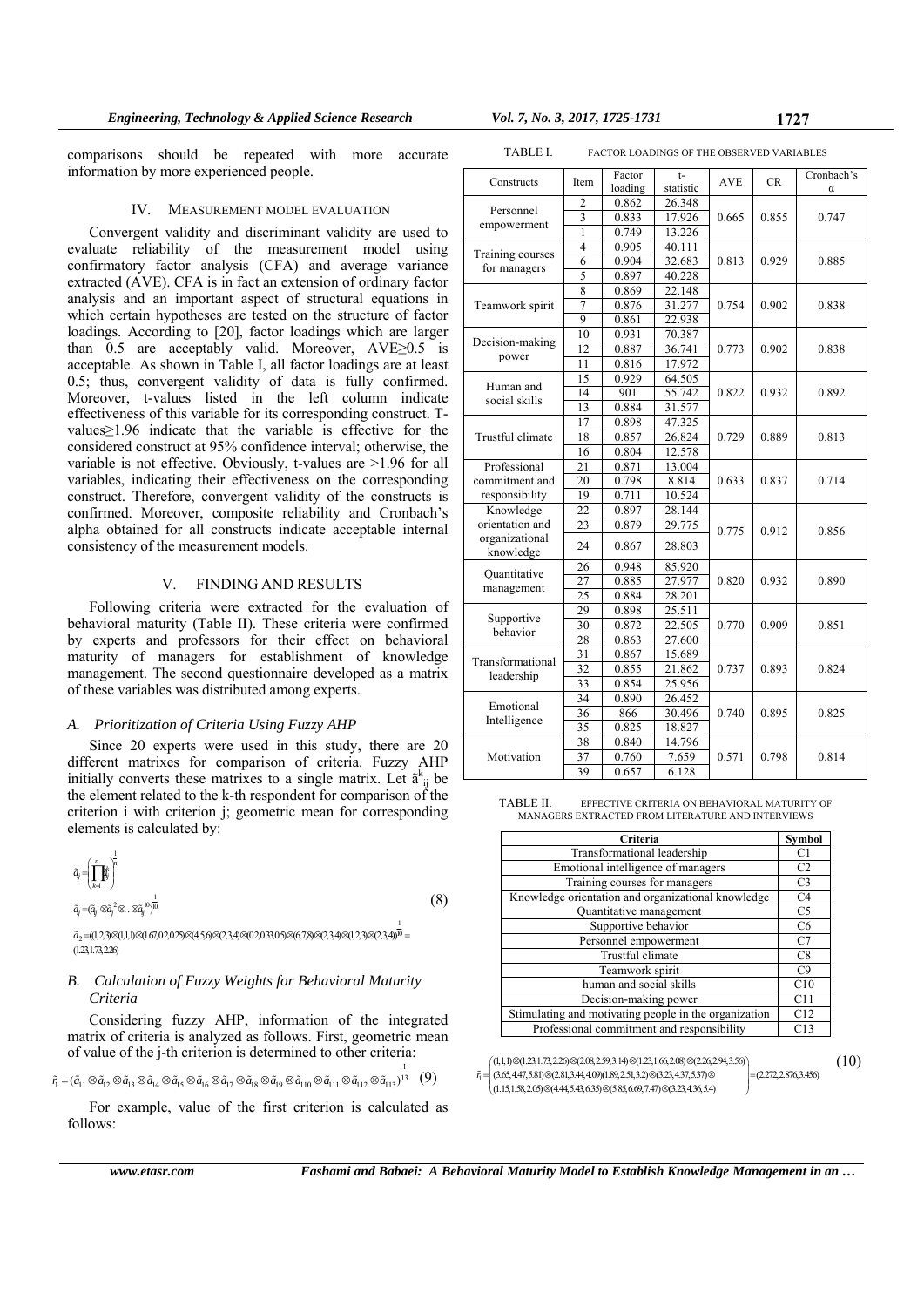where, the triangular fuzzy number (1.23, 1.73, 2.26) is fuzzy value of the first criterion versus the second criterion and the triangular fuzzy number (2.2727, 2.876, 3.456) is fuzzy value of the first criterion versus the other twelve criteria (Table III).

Then, fuzzy weights of criteria are determined as follows:

$$
\tilde{w}_i = \tilde{r}_i \otimes (\tilde{r}_1 \oplus \tilde{r}_2 \oplus \tilde{r}_3 \oplus \tilde{r}_4 \oplus \tilde{r}_5 \oplus \tilde{r}_6 \oplus \tilde{r}_7 \oplus \tilde{r}_8 \oplus \tilde{r}_9 \oplus \tilde{r}_{10} \oplus \tilde{r}_{11} \oplus \tilde{r}_{12} \oplus \tilde{r}_{13})^{-1} \qquad (11)
$$

Value of each criterion is multiplied by the inverse fuzzy sum of values. For example, fuzzy weight of the first criterion is determined as follows:

$$
\tilde{w_1} = \tilde{r}_1 \otimes (\tilde{r}_1 \oplus \tilde{r}_2 \oplus \tilde{r}_3 \oplus \tilde{r}_4 \oplus \tilde{r}_5 \oplus \tilde{r}_6 \oplus \tilde{r}_7 \oplus \tilde{r}_8 \oplus \tilde{r}_9 \oplus \tilde{r}_{10} \oplus \tilde{r}_{11} \oplus \tilde{r}_{12} \oplus \tilde{r}_{13})^{-1}
$$
\n(12)

Fuzzy weight of the first criterion is (0.118, 0.185, 0.28). Fuzzy weights are listed in Table IV.

TABLE III. FUZZY VALUE OF PAIRWISE COMPARISONS OF BEHAVIORAL MATURITY CRITERIA

| $r_i$                    | $l\tilde{r}$ | mr    | ur <sub>i</sub> |
|--------------------------|--------------|-------|-----------------|
| $\tilde{\bf r}$          | 2.272        | 2.876 | 3.456           |
| $\tilde{\tilde{r}}$      | 1.454        | 1.847 | 2.271           |
| $\tilde{\boldsymbol{r}}$ | 0.879        | 1.091 | 1.355           |
| $\tilde{\bf r}$          | 01.455       | 1.878 | 2.376           |
| $\tilde{\boldsymbol{r}}$ | 0.864        | 1.094 | 1.364           |
| ĩ                        | 0.511        | 0.641 | 0.816           |
| $\tilde{\tilde{r}}$      | 0.608        | 0.752 | 0.935           |
| $\tilde{\tilde{r}}$      | 0.943        | 1.183 | 1.492           |
| $\tilde{\tilde{r}}$      | 0.582        | 0.721 | 0.894           |
| $\tilde{\boldsymbol{r}}$ | 1.589        | 1.993 | 2.431           |
| $\tilde{\boldsymbol{r}}$ | 0.383        | 0.472 | 0.607           |
| $\mathbf{r}$             | 0.271        | 0.326 | 0.405           |
|                          | 0.526        | 0.654 | 0.836           |

| $\widetilde{W}_j$            | $lw_i$ | $mw_i$ | $uw_i$ | Defuzzified weight | Rank |
|------------------------------|--------|--------|--------|--------------------|------|
| $\overline{\widetilde{W}}_1$ | 0.118  | 0.185  | 0.28   | 0.189              | 1    |
| $\widetilde{W}_2$            | 0.076  | 0.119  | 0.184  | 0.12.26            | 4    |
| $\widetilde{W}_3$            | 0.046  | 0.07   | 0.11   | 0.072              | 6    |
| $\widetilde{W}_4$            | 0.076  | 0.121  | 0.192  | 0.12.53            | 3    |
| $\widetilde{W}_5$            | 0.045  | 0.07   | 0.11   | 0.071              | 7    |
| $\widetilde{W}_6$            | 0.026  | 0.041  | 0.066  | 0.042              | 11   |
| $\widetilde{W}_7$            | 0.032  | 0.048  | 0.076  | 0.049              | 8    |
| $\widetilde{W}_8$            | 0.049  | 0.076  | 0.121  | 0.079              | 5    |
| $\widetilde{W}_9$            | 0.03   | 0.046  | 0.072  | 0.047              | 9    |
| $\widetilde{W}_{10}$         | 0.083  | 0.128  | 0.197  | 0.132              | 2    |
| $\widetilde{W}_{11}$         | 0.02   | 0.03   | 0.049  | 0.028              | 12   |
| $\widetilde{W}_{12}$         | 0.014  | 0.021  | 0.033  | 0.021              | 13   |
| $\widetilde{W}_{13}$         | 0.027  | 0.042  | 0.068  | 0.043              | 10   |

TABLE IV. FUZZY WEIGHTS OF BEHAVIORAL MATURITY CRITERIA

As shown, the top five priorities include transformational leadership (0.189), human and social skills (0.132), knowledge orientation and organizational knowledge (0.12.53), emotional

intelligence of managers (0.12.26) and trustful climate (0.079), respectively.

#### *C. Conceptual Model Testing*

Structural equation modeling (SEM) was used to analyze the conceptual model using the software Smart PLS. The structural model is reported below. T-values were used to analyze significance of the relationships; the Figures 1 and Figure 2 report t-values for structural relationships and measurement.

# *D. Hypothesis Testing*

This section tests hypotheses by β-values and t-values. Tvalues>1.96 indicate significant path; thus, the hypothesis is accepted ( $\alpha$ =0.05). Table 5 reports t-test results.

Based on PLS outputs, hypotheses are tested as follows:

- **Hypothesis 1:** Personnel empowerment as an aspect of behavioral maturity is effective on KM establishment.  $T=5.533$  ( $>1.96$ ) indicates that hypothesis 1 is confirmed at 0.99 confidence. Thus, personnel empowerment as an aspect of behavioral maturity is effective on KM establishment. Moreover, β=0.199 indicates direct and positive effect of personnel empowerment on KM establishment.word "data"
- **Hypothesis 2**: training courses for managers as an aspect of behavioral maturity is effective on KM establishment. T=4.155  $(>|1.96|)$  indicates that hypothesis 2 is confirmed at 0.99 confidence. Thus, training courses for managers as an aspect of behavioral maturity is effective on KM establishment. Moreover, β=0.356 indicates direct and positive effect of training courses for managers on KM establishment.
- **Hypothesis 3**: teamwork spirit as an aspect of behavioral maturity is effective on KM establishment. T=3.181  $(>|1.96|)$  indicates that hypothesis 3 is confirmed at 0.99 confidence. Thus, teamwork spirit as an aspect of behavioral maturity is effective on KM establishment. Moreover, β=0.194 indicates direct and positive effect of teamwork spirit on KM establishment.
- **Hypothesis 4**: decision-making power as an aspect of behavioral maturity is effective on KM establishment. T=2.009  $(>|1.96|)$  indicates that hypothesis 4 is confirmed at 0.99 confidence. Thus, decision-making power as an aspect of behavioral maturity is effective on KM establishment. Moreover, β=0.122 indicates direct and positive effect of decision-making power on KM establishment.
- **Hypothesis 5**: human and social skill as an aspect of behavioral maturity is effective on KM establishment.  $T=5.390$  ( $>11.96$ ) indicates that hypothesis 5 is confirmed at 0.99 confidence. Thus, human and social skill as an aspect of behavioral maturity is effective on KM establishment. Moreover, β=0.288 indicates direct and positive effect of human and social skills on KM establishment.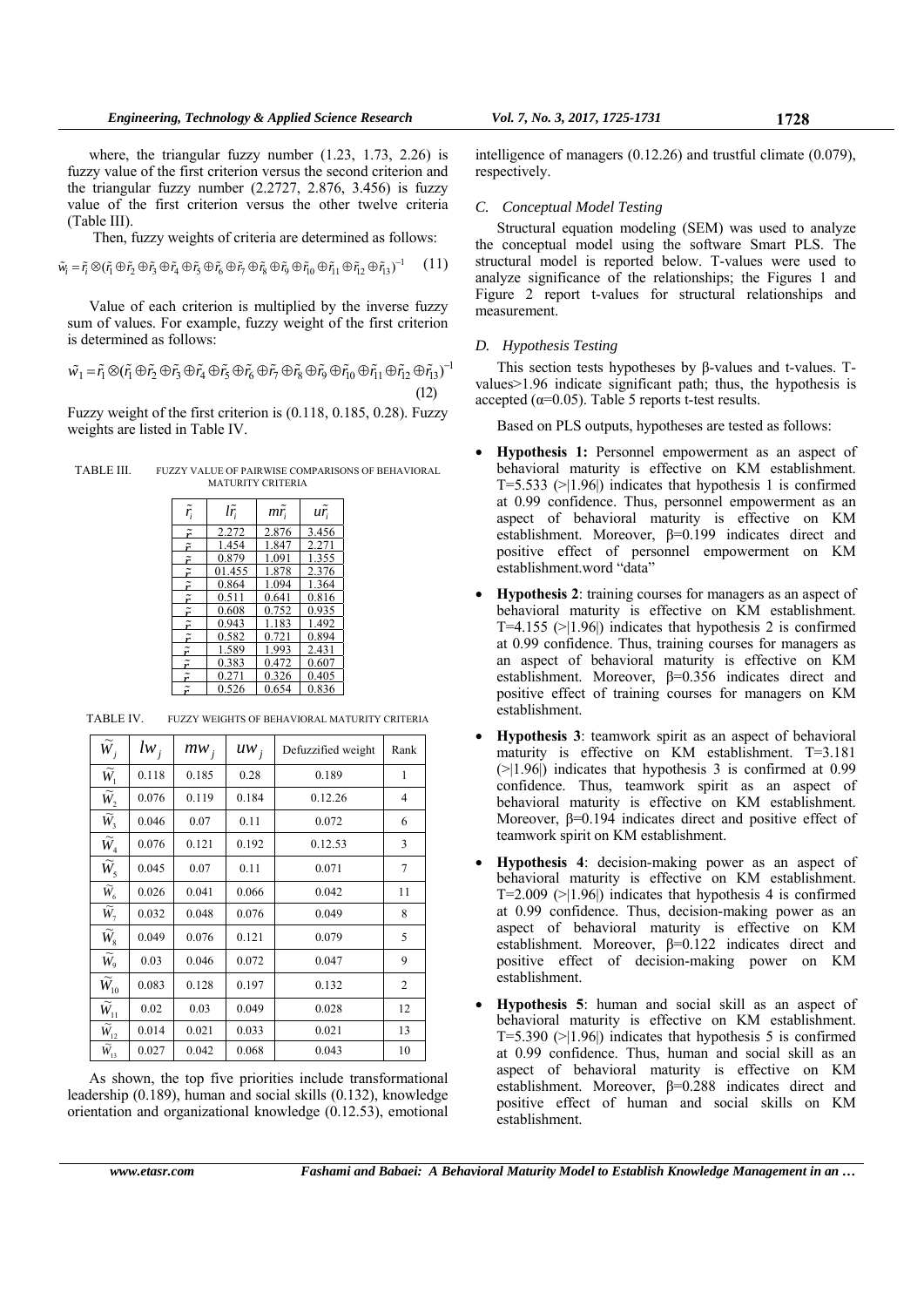

Fig. 1. PLS model for estimates of significance



Fig. 2. PLS model for standardized estimates

 Hypothesis 6: trustful climate as an aspect of behavioral maturity is effective on KM establishment. T=3.549  $($ >|1.96|) indicates that hypothesis 6 is confirmed at 0.99 confidence. Thus, trustful climate as an aspect of behavioral maturity is effective on KM establishment. Moreover, β=0.156 indicates direct and positive effect of trustful climate on KM establishment.

- Hypothesis 7: professional commitment and responsibility as an aspect of behavioral maturity is effective on KM establishment. T=4.309 (>|1.96|) indicates that hypothesis 7 is confirmed at 0.99 confidence. Thus, professional commitment and responsibility as an aspect of behavioral maturity is effective on KM establishment. Moreover,  $β=0.137$  indicates direct and positive effect of professional commitment and responsibility on KM establishment.
- **Hypothesis 8**: knowledge orientation and organizational knowledge as an aspect of behavioral maturity is effective on KM establishment. T=4.827  $(>|1.96|)$  indicates that hypothesis 8 is confirmed at 0.99 confidence. Thus, knowledge orientation and organizational knowledge as an aspect of behavioral maturity is effective on KM establishment. Moreover,  $\beta = 0.231$  indicates direct and positive effect of knowledge orientation and organizational knowledge on KM establishment.
- **Hypothesis 9**: quantitative management as an aspect of behavioral maturity is effective on KM establishment.  $T=2.407$  ( $>1.96$ ) indicates that hypothesis 9 is confirmed at 0.95 confidence. Thus, quantitative management as an aspect of behavioral maturity is effective on KM establishment. Moreover, β=0.158 indicates direct and positive effect of quantitative management on KM establishment.
- **Hypothesis 10**: supportive behavior as an aspect of behavioral maturity is effective on KM establishment.  $T=3.508$  ( $>1.96$ ) indicates that hypothesis 10 is confirmed at 0.99 confidence. Thus, supportive behavior as an aspect of behavioral maturity is effective on KM establishment. Moreover, β=0.189 indicates direct and positive effect of supportive behavior on KM establishment.
- **Hypothesis 11**: transformational leadership as an aspect of behavioral maturity is effective on KM establishment.  $T=6.770$  ( $>1.96$ ) indicates that hypothesis 11 is confirmed at 0.99 confidence. Thus, transformational leadership as an aspect of behavioral maturity is effective on KM establishment. Moreover, β=0.045 indicates direct and positive effect of transformational leadership on KM establishment.
- **Hypothesis 12**: emotional intelligence as an aspect of behavioral maturity is effective on KM establishment. T=2.613  $(>1.96)$  indicates that hypothesis 12 is confirmed at 0.99 confidence. Thus, emotional intelligence as an aspect of behavioral maturity is effective on KM establishment. Moreover, β=0.166 indicates direct and positive effect of emotional intelligence on KM establishment.
- **Hypothesis 13**: stimulation and motivation of organizational people as an aspect of behavioral maturity is effective on KM establishment. T=4.607 (>|1.96|) indicates that hypothesis 13 is confirmed at 0.99 confidence. Thus, stimulation and motivation of organizational people as an aspect of behavioral maturity is effective on KM establishment. Moreover, β=0.176 indicates direct and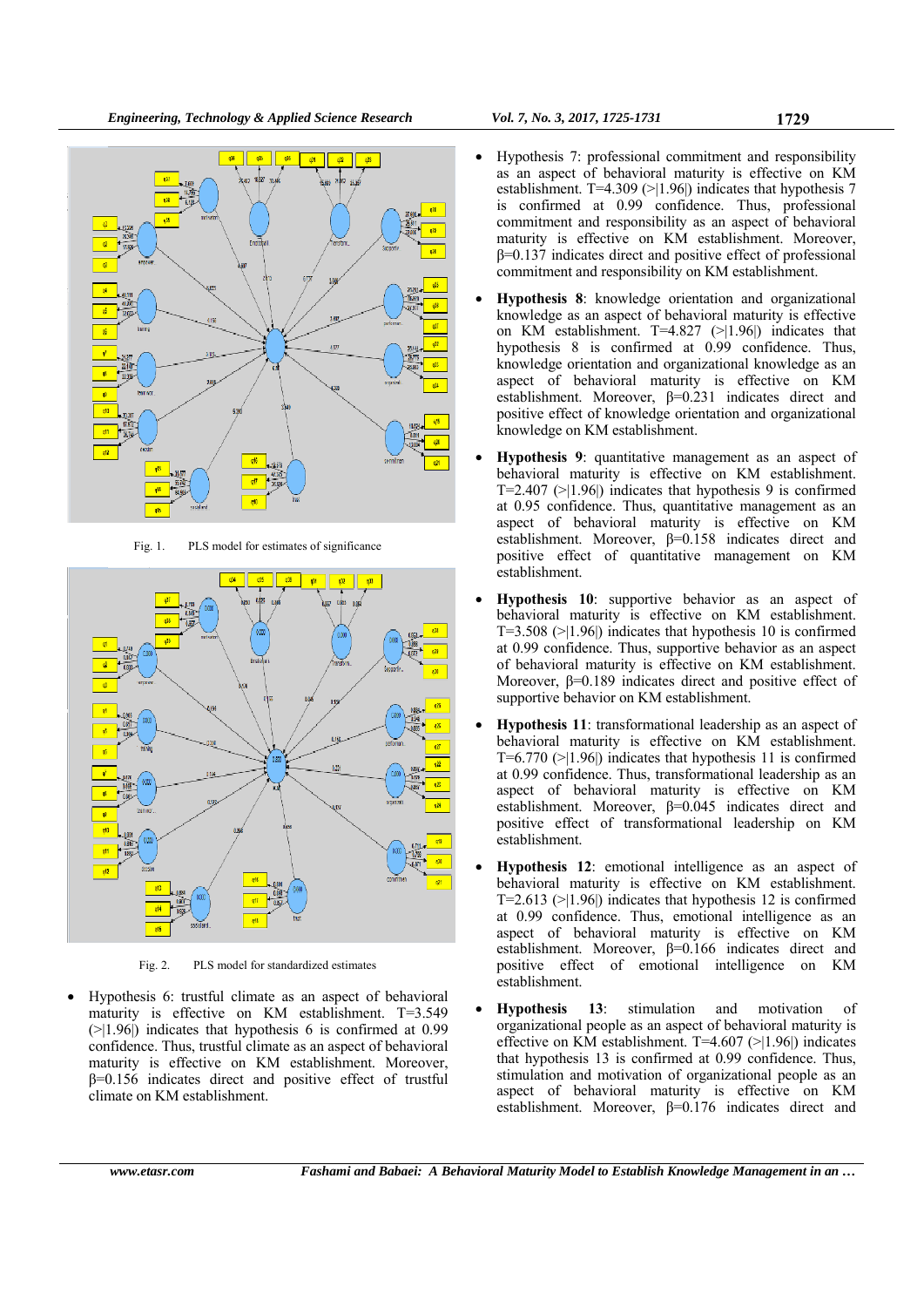positive effect of stimulation and motivation of organizational people on KM establishment.

|                | Variable                            | β-                         | $t-$  | Result |          |
|----------------|-------------------------------------|----------------------------|-------|--------|----------|
| Hypothesis     | Independent                         | Dependent                  | value | value  |          |
| 1              | Personnel<br>empowerment            | KM<br>establishment        | 0.199 | 5.533  | Accepted |
| $\overline{2}$ | Training courses<br>for managers    | KМ<br>establishment        | 0.356 | 4.155  | Accepted |
| 3              | Teamwork spirit                     | KM<br>establishment        | 0.194 | 3.181  | Accepted |
| $\overline{4}$ | Decision making<br>power            | KM<br>establishment        | 0.122 | 2.009  | Accepted |
| 5              | Human and<br>social skills          | KM<br>establishment        | 0.288 | 5.390  | Accepted |
| 6              | Trustful climate                    | KM<br>establishment        | 0.156 | 3.549  | Accepted |
| 7              | Commitment<br>and<br>responsibility | KМ<br>establishment        | 0.137 | 4.309  | Accepted |
| 8              | Knowledge<br>orientation            | KM<br>establishment        | 0.231 | 4.827  | Accepted |
| 9              | Quantitative<br>management          | KM<br>establishment        | 0.158 | 2.407  | Accepted |
| 10             | Supportive<br>environment           | <b>KM</b><br>establishment | 0.189 | 3.508  | Accepted |
| 11             | Transformational<br>leadership      | KM<br>establishment        | 0.045 | 6.77   | Accepted |
| 12             | Emotional<br>intelligence           | KM<br>establishment        | 0.166 | 2.613  | Accepted |
| 13             | Stimulation and<br>motivation       | KM<br>establishment        | 0.176 | 4.607  | Accepted |

TABLE V. T-TEST RESULTS; HYPOTHESIS TESTING

These findings are consistent with [8, 21-26] who identified a part of effective variables on behavioral maturity. For example, in [21] authors identified feedback and participatory culture as effective factors on maturity of human resources. In [22], authors noted personnel attitude as an important factor in maturity of employees and managers in knowledge management, while they identified pessimism and management, while they identified pessimism and organizational silence as destructive factors in KM establishment; this study identified these factors in a wider framework. Moreover, in [23], the author identified participatory culture, trustful climate, feedback, transformational leadership, organizational intelligence and spirituality as effective factors on behavioral maturity of employees and managers, which is partially consistent with the current study. In [26], the author identified objective trainings, performance evaluation and meritocracy as the most important measures in maturity of human resources in establishing knowledge management.

# VI. CONCLUSION

Three steps were used to identify the effective factors on behavioral maturity of managers in establishing knowledge management. In the first step, the author identified a number of criteria based on theoretical background and literature review. Then, the author used interviews with experts to identify some other factors effective on behavioral maturity of managers in establishing knowledge management. Thirty-four criteria were

identified in this step. The author used screening for consensus of experts. The identified criteria were weighted by 20 experts. According to the experts, the importance of 13 criteria was higher than average. Fuzzy AHP was used to obtain importance of variables. By pairwise comparison of variables by insurance and academic experts, the author weighted the variables. According to the results, the top five priorities included transformational leadership (0.189), human and social skills (0.132), knowledge orientation and organizational knowledge (0.12.53), emotional intelligence of managers (0.12.26) and trustful climate (0.079), respectively. As the results showed, behavioral maturity of managers was higher than average for KM establishment; this indicates good maturity of managers in KM establishment. T-test results showed that the mean behavioral maturity was higher than 3 (3.415-3.882), indicating relatively high importance of behavioral maturity among managers of Iran Insurance Company. This suggests that managers of Iran Insurance Company are well aware of the importance of KM establishment in their organization and support this effectively. As the results showed, training courses for managers, personnel empowerment and transformational leadership are highly important; thus, top management of Iran Insurance Company is recommended to make efforts to improve behaviors, job awareness and career path of employees and managers to direct them in a predetermined framework and foster them based on specified factors.

#### **REFERENCES**

- [1] H. R. Rezvani, Strategic knowledge management, Mazandaran University Publication, Mazandran, Iran, 2012
- [2] M. Allegra, D. La Guardia, S. Ottaviano, V. Dal Grande, M. Gentile, "A serious game to promote and facilitate entrepreneurship education for young students", International Conference on Education and Educational Technologies, pp. 256-263, July 16, 2013
- [3] N. Dehghan, F. Dehghan, S. Fathi, "Explanation and testing of interaction between learning capabilities", Innovation And Sustainable Competitive Advantage, Strategic Management Studies, Vol. 9, No. 1, pp. 128-150, 2012
- [4] G. Tabarsa, A. Rezaeian, P. Nazari, H. Amir, "Ψompetitive advantage model based on organizational intelligence in knowledge-based organizations", Νew Μarketing Ρesearch, Vol. 2, No. 4, pp. 47-72, 2012
- [5] V. B. Korado, M. I. Ramos, "The impact of knowledge management on organizational performance", Economic and Business Review for Central and South-Eastern Europe, Vol. 14, No. 2, pp. 146-147, 2010
- [6] B. Hamzei, "A framework for design and implementation of knowledge management systems", Knowledge Management, Vol. 1, No. 1, pp. 200-202, 2012
- [7] M. Aje, "Dynamic capabilities: what are they?", Journal of Strategic Management , Vol. 21, No. 5, pp. 21-105, 2005
- [8] P. Akhavan, M. Jafari, "Re-engineering in organization", Journal of Tadbir, Vol. 14, No. 5, pp. 12-23, 2006.
- [9] G. W. Chen, R. W. Zmud, Y. G. Kim, J. N. Lee, "Behavioural Intention Formation in Knowledge Sharing: Examining the Roles of Extrinsic Motivators, Social-Psychological Froces, and Organizational Climate", MIS Quarteriy, Vol. 29, No. 1, pp. 1-26, 2005
- [10] J. Y. Chang, J. Y. Hsu, T. L. Chou, "State strategy and industrial socioeconomic practices in Taipei's international trade fairs", Temporary Knowledge Ecologies: The Rise of Trade Fairs in the Asia-Pacific Region, Vol. 29, No. 1, pp. 234-235, 2015
- [11] D. R. Comer, G. Vega, "Moral courage in organizations: Doing the right thing at work", ME Sharpe, 2015